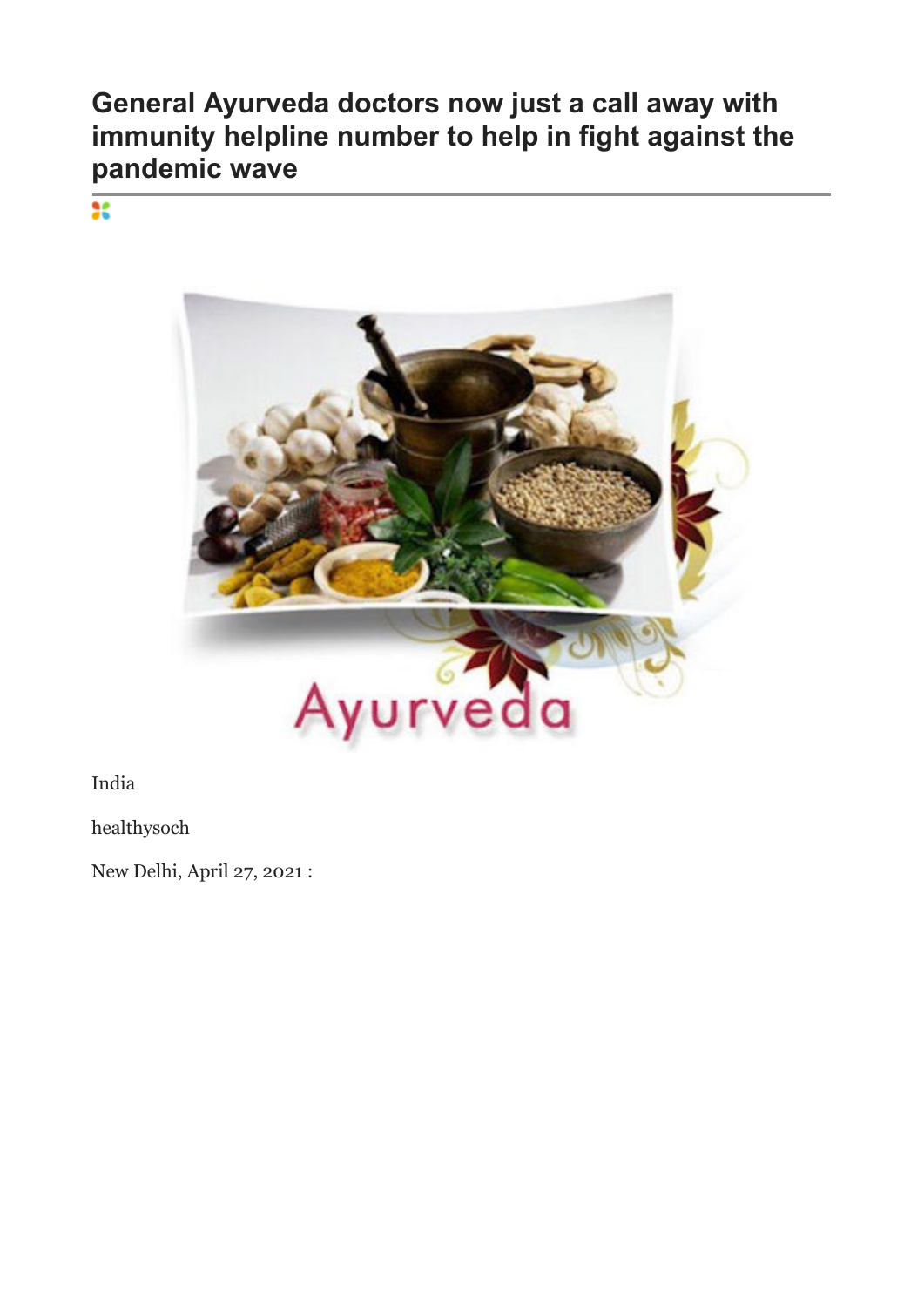

## Dr Partap Chauhan

Jiva Ayurveda has launched a new helpline number so that during this current medical crisis, people can easily speak to specialized Ayurveda doctors, who can guide them on ways to boost immunity. The immunity helpline number is 7042 404040 and is